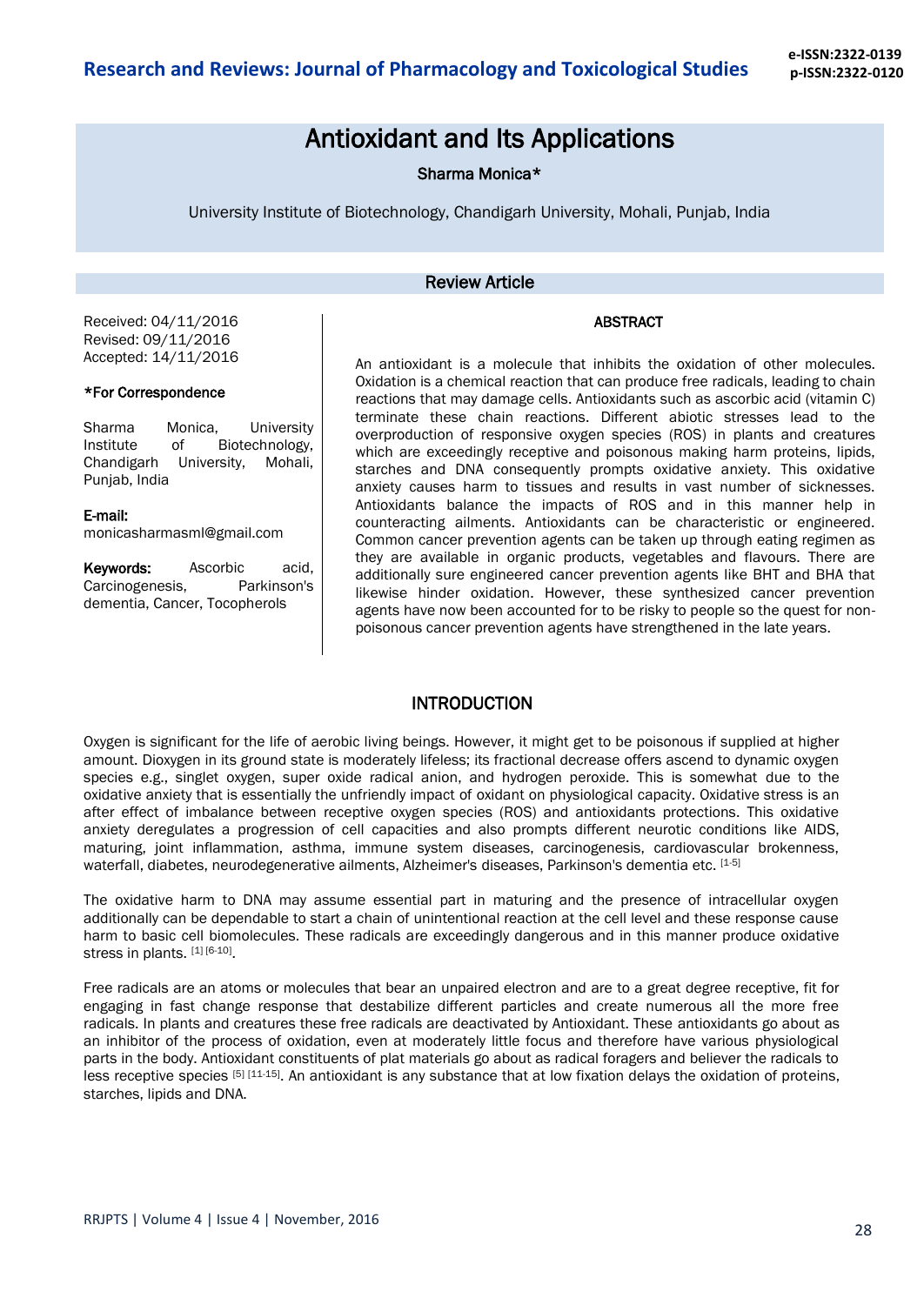#### Three Principle Classifications

- 1. The primary line barrier antioxidants which incorporate superoxide dismutase (SOD), catalase (CAT), glutathione reductase (GR) and minerals like Se, Cu, Zn and so on [16].
- 2. The second line protection antioxidants which incorporate glutathione (GSH), vitamin C, egg whites, vitamin E, carotenoids, flavonoids and so on [5,17].
- 3. The third line antioxidants which incorporate a complex gathering of proteins for repair of harmed DNA, harmed proteins, oxidized lipids and peroxides. Cases: Lipase, Protease, DNA repair proteins, Transferases, Methionine Sulphoxide Reductase etc. [5,18]

Antioxidants that have customarily been utilized to inhibit oxidation in sustenance additionally extinguish dreaded free radicals and stop oxidation chains *in-vivo*, so they have become to be seen by numerous as nature's answer to ecological and physiological anxiety, atherosclerosis, and growth. The nutraceutical pattern towards multiplying the effect of normal cancer prevention agents that settle sustenance and augment wellbeing sway presents unmistakable difficulties in assessing cancer prevention agent action of cleansed singular mixes, blended concentrates, and endogenous nourishment networks and advancing applications [19-22].

## PLANT SOURCE OF ANTIOXIDANTS

Medicinal plants are an important source of antioxidants. Natural antioxidants increase the antioxidant capacity of the plasma and reduce the risk of certain diseases such as cancer, heart diseases and stroke. The secondary metabolites like phenolic and flavonoids from plants have been reported to be potent free radical scavengers. They are found in all parts of plants such as leaves, fruits, seeds, roots and bark [23-26]. In nature there are a wide variety of naturally occurring antioxidants which are different in there composition, physical and chemical properties, mechanism and site of action [27]. There is a long list of antioxidant plants of which, some have been discussed in Table No 1.

| S. No. | Name of plants       | Common English name | Family           | Plant part used |
|--------|----------------------|---------------------|------------------|-----------------|
| 1.     | Aeglemarmelos        | Bengal quince       | Rutaceae         | Fruit pulp      |
| 2.     | Allium cepa          | Onion               | Amaryllidaceae   | <b>Bulb</b>     |
| 3.     | Aloe vera            | Indian aloe         | Xanthorrhoeaceae | Leaf            |
| 4.     | Asparagus racemosus  | Satavar             | Liliaceae        | Shoot           |
| 5.     | Azadirachtaindica    | Neem                | Meliaceae        | Leaf            |
| 6.     | Bacopamonniera       | <b>Brahmi</b>       | Plantaginaceae   | Leaf            |
| 7.     | Beta vuulgaris       | Beet root           | Amaranthaceae    | Root            |
| 8.     | Camellia sinensis    | Green tea           | Theaceae         | Green tea       |
| 9.     | Cinnamomum tamala    | Tejpat              | Lauraceae        | Tejpat          |
| 10.    | Curcuma longa        | Turmeric            | Zingiberaceae    | Turmeric        |
| 11.    | Daucuscarota         | Carrot              | Apiaceae         | Root            |
| 12.    | Emblica officinalis  | Amla                | Euphorbiaceae    | Fruit           |
| 13.    | Ocimum sanctum       | Tulsi               | Lamiaceae        | Leaf            |
| 14.    | Prunus domestica     | <b>Plums</b>        | Rosaceae         | Fruit           |
| 15.    | Zingiber officinale  | Ginger              | Zigiberaceae     | Rhizome         |
| 16.    | Solanum nigrum       | Black nightshade    | Solanaceae       | Leaf            |
| 17.    | Solanum tuberosum    | Potato              | Solanaceae       | Tuber           |
| 18.    | Terminalia bellarica | Behda               | Combretaceae     | Fruit           |

Table 1: Some of the plants commonly used as the potential source of antioxidants<sup>[28-33]</sup>.

Due to toxicological concerns of synthetic antioxidants there have been increasing interests in identifying phenolic compounds in plants to minimize or retard lipid oxidation in lipid-based food products. Most of these natural antioxidants come from fruits, vegetables, spices, grains, and herbs [2,34-35].

Hundreds of natural phenolic compounds have been reported to possess high antioxidant properties. Their use in foods, however, is limited by certain requirements not the least of which is adequate proof of safety. Only a few of them can be commercially applied in foods. The main lipid-soluble antioxidants currently used in food are monohydric or polyhydric phenols with various ring substitutions [36-37].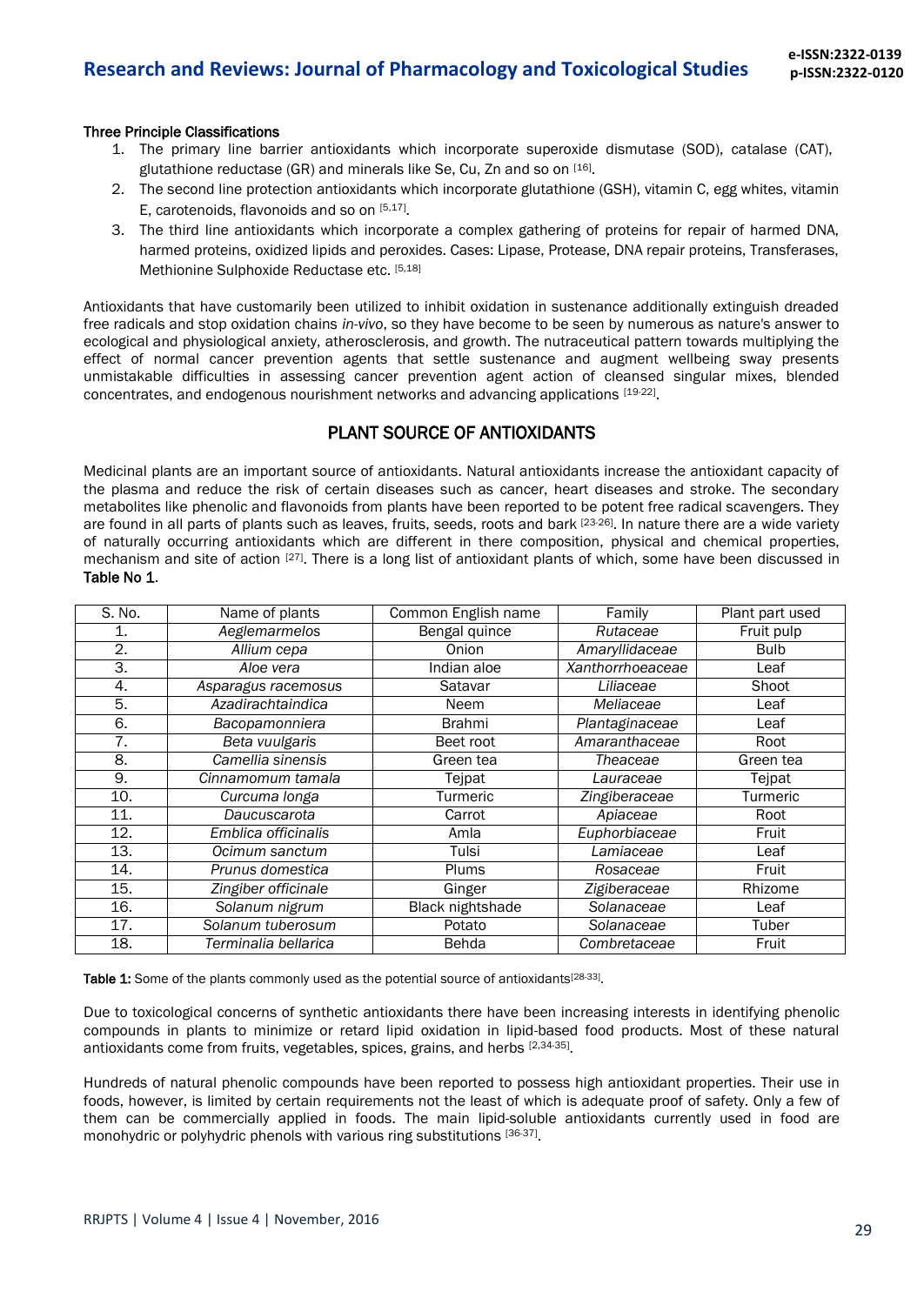# **Research and Reviews: Journal of Pharmacology and Toxicological Studies**

For maximum efficiency, primary antioxidants are often used in combination with other phenolic antioxidants or with various metal sequestering agents, e.g., tocopherols with citric acid and isopropyl citrate. Most important commercially available natural antioxidants are tocopherols (vitamin E), ascorbic acid (vitamin C) and rosemary extract [38-40],Compounds such as β-carotene, ascorbic acids have demonstrated to have antioxidant and synergistic activity in despite of their non-phenolic structure [41].

### APPLICATIONS OF ANTIOXIDANTS

### Food Antioxidant

Peoples in this day and age need to eat more beneficial nourishment to stay fit and this is being accomplished by adding unsaturated and polyunsaturated fats in the food items being promoted. The nature of any item is measured on the size of certain parameters and the endorsement of the same by its shoppers [42].

Essentially, as far as nourishment quality it is measured on parameters like odor, taste and its appearance. As the human way of life furthermore its perspective towards nourishment are changing along these lines there is an expanded movement saw from helpful sustenance to ready to eat item classification. For this there is need of certain potential wellbeing ensuring elements named as Antioxidants [43-45] .

Antioxidants have wide application as these are used as added substances in fats and oils and in sustenance handling businesses to forestall nourishment deterioration. It is contemplated that flavors and a few herbs are great wellsprings of numerous potential cancer prevention agents. These are added to nourishment which contains unsaturated fats to make them last more and to keep them from turning malodorous under oxidative anxiety. Accordingly, endeavors are being made to lessen oxidation by expanding expansion of cancer prevention agents to sustenance. Manufactured phenolic cancer prevention agents (butylatedhydroxyanisole [BHA], butylatedhydroxytoluene [BHT], and propyl gallate) have restrained activity on oxidation; chelating specialists, for example, ethylene diamine tetra acidic corrosive (EDTA), tie metals and in along these lines diminish its metal support in the response [18,46-48].

A few vitamins (ascorbic acid [AA] and tocopherol), numerous herbs and spices (rosemary, thyme, oregano, sage, basil, pepper, clove, cinnamon, and nutmeg), and plant extract (tea and grape seed) contain cell antioxidants segments accordingly giving antioxidant properties to the compound. The normal phenolic cell reinforcements regularly go about as diminishing specialists, end the free radical chain response by expelling the same, assimilate light in the bright (UV) district (100 - 400 nm), and chelate move metals, in this way repress oxidation responses without anyone else's input being oxidized furthermore keep the creation of off-scents also tastes [49-52]. In spite of the fact that oxidation responses are life essential they can be harming also, consequently it is extremely key to keep up the complex arrangement of numerous cancer prevention agents healthfully such as selenium, vitamin C and E which have huge immunostimulant, calming and against cancer-causing impacts. In addition, they have a critical part in ensuring the basic uprightness of ischemic or hypoxic tissues and, to some extent in against thrombotic activities as well. In this manner in light of such different utilizations of antioxidants, their utilizations are in effect broadly contemplated in pharmacology, more specifically in the treatment for growth, stroke, cardiovascular furthermore, neurodegenerative sicknesses and certain diabetic difficulties [53-57].

#### Role in Food

Antioxidants assume an essential part in both sustenance frameworks and in addition in the human body to lessen oxidative procedures. In nourishment frameworks, impeding lipid peroxidation and development of auxiliary lipid peroxidation item can be forestalled by the utilization of wholesome cancer prevention agents along these lines keeping up flavor, surface, and the shade of the nourishment item amid capacity. Additionally cancer prevention agents are useful in lessening protein oxidation and in addition the communication of lipid-determined carbonyls with proteins that prompts a change of protein function [3] [58-60].

Common cancer prevention agents, for example, vitamin C and tocopherols along with natural concentrates like rosemary, sage and tea have as of now been marketed to be utilized as contrasting options to engineered cancer prevention agents in nourishment systems. Proteins and protein hydrolysates derived from sources like milk, soya, egg, and fish too show cancer prevention agent movement in different muscle foods [61-63].

In the human body, oxidative harm brought on by receptive oxygen and responsive nitrogen species, for example, hydroxyl radicals, peroxyl radicals, superoxide anion, furthermore, peroxynitrite is ensured with the assistance of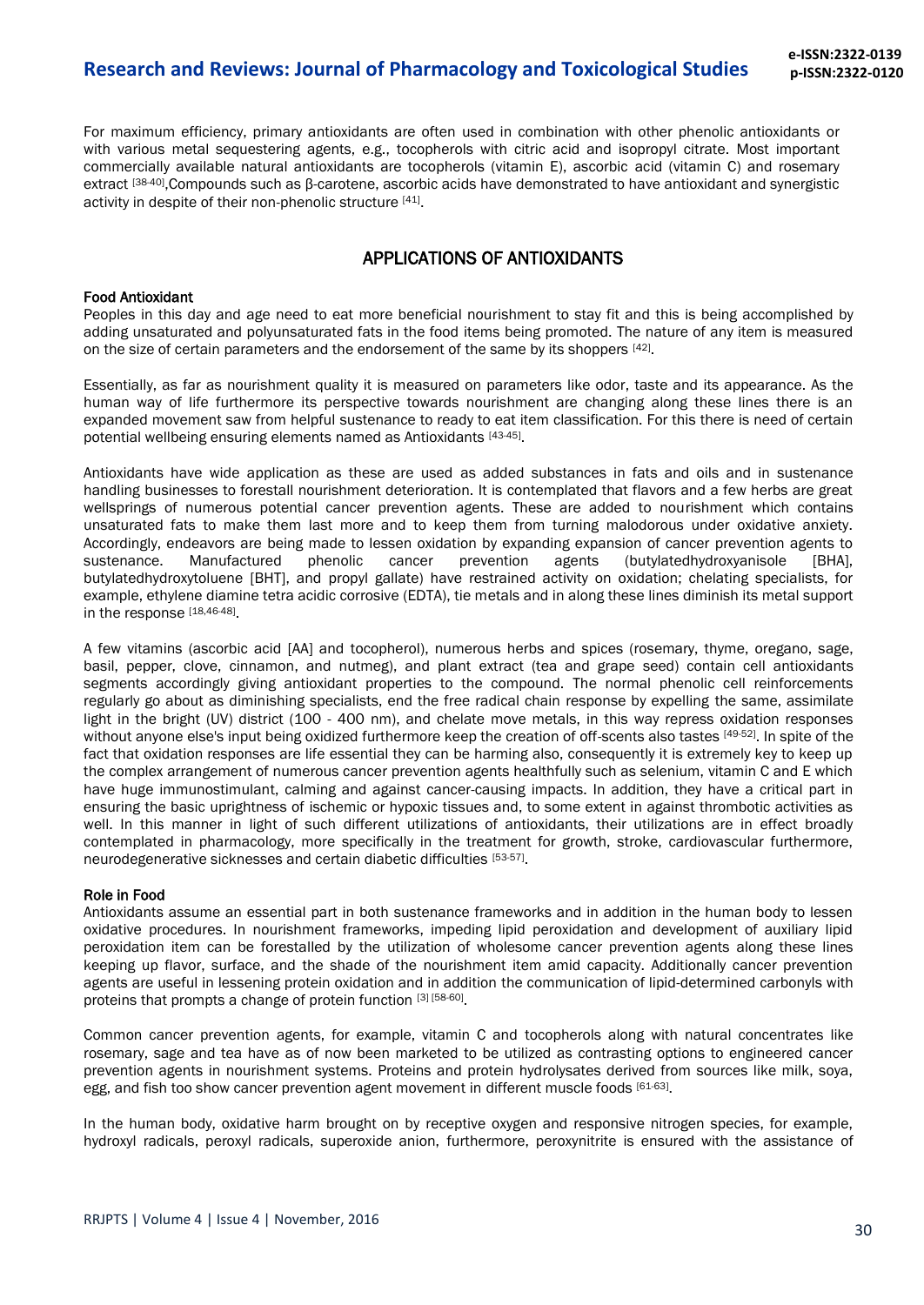# **Research and Reviews: Journal of Pharmacology and Toxicological Studies**

endogenous antioxidants. The endogenous antioxidative frameworks incorporate compounds, for example, superoxide dismutase, catalase, and glutathione peroxidase, alongside different nonenzymatic mixes, for example, selenium, a-tocopherol, and vitamin C. Apart from these, commitment of amino acids, peptides, and proteins likewise helps in general antioxidative limit of cells and towards keeping up the strength of organic tissues [64-67]. For instance, blood proteins are assessed to search 10-50% of the peroxyl radicals framed in the plasma. Peptides like carnosine, anserine, and glutathione are notable for their endogenous antioxidative activity. However, with movement of age the antioxidant prooxidants parity in human body changes alongside other variables, for example, natural poisons, exhaustion, over the top liquor admission, and high fat eating methodologies. The plasma and cell cancer prevention agent potential and additionally the assimilation of supplements, counting cancer prevention agents, steadily decrease with advancing age. Researchers have additionally shown an amassing of protein carbonyls with the maturing procedure in people as a after effect of the activity of free radicals on the proteins [68-70].

Use of dietary cancer prevention agents has been perceived as conceivably successful to advance human wellbeing by expanding the body's cancer prevention agent load. Dietary cancer prevention agent supplements and practical nourishments containing cancer prevention agents like a-tocopherol, vitamin C, or plant derived phytochemicals, for example, lycopene, lutein, green tea concentrate, and grape seed extricates locate a gigantic interest in the current marketplace [71-72].

#### Role of Antioxidants in Diabetes

Diabetes is a noteworthy issue in all living being. It is a chronic metabolic confusion described by outright or relative inadequacies in insulin discharge or non-emission of insulin bringing about unending hyperglycaemia and unsettling influences of starch, lipid, and protein digestion system. As a result of the metabolic de-courses of action in diabetics, different entanglements create including both large scale and small scale vascular dysfunctions. Various studies have appeared that diabetes mellitus is connected with expanded development of free radicals and declines cancer prevention agent potential which, prompts unsettling influences in a critical position between radical arrangement also, insurance against which eventually brings about oxidative harm of cell parts, for example, proteins, lipids, and nucleic acids. An expanded oxidative anxiety can be seen in both insulin subordinate (Type 1) and noninsulinsubordinate diabetes (type 2) [73-75].

Among different elements that are in charge of expanded oxidative anxiety, glucose autoxidation is most in charge of the generation of free radicals. Different variables incorporate cell oxidation/ diminishment lopsided characteristics and decrease in cell reinforcement guards (counting diminished cell cancer prevention agent levels and a diminishment in the movement of chemicals that discard free radicals). What's more, expanded levels of some prooxidants for example, ferritin and homocysteine are likewise watched. Another essential component is the communication of cutting edge glycation final results (AGEs) with particular cell receptors called AGE receptors (RAGE) [76-80] .

It has been found in people with larger amounts of serum cancer prevention agents; especially serum tocopherol appears lower danger of sort 2 diabetes mellitus. The essential protection against oxidative anxiety in the cell incorporates decreased glutathione and glutathione peroxidase. The most normal cell reinforcement insufficiencies reported in diabetes are lower levels of ascorbate, glutathione and superoxide dismutase. In diabetic neutrophils and monocytes lower centralizations of lessened glutathione have been reported [81-84].

Plants especially those with abnormal states and solid cell reinforcement mixes have an imperative part in moving forward the clutters including oxidative stretch, for example, diabetes mellitus. There are numerous examinations which have considered the impact of these plants and their cell reinforcement fixings on diabetes and its difficulties and accomplished great results demonstrating that impacts of plants with large amounts of cancer prevention agents in the administration of diabetes mellitus [82,85-88].

#### Antioxidants and Their Therapeutic Usage

Significant utilization of antioxidants through natural products or vegetables, which are considered as great wellsprings of cancer prevention agents help in avoidance of cardiovascular maladies. Cancer prevention agents are also considered as possible treatments for Neurodegenerative diseases, e.g., Alzheimer's ailment, Parkinson's diseases and Amyotrophic lateral sclerosis. Inordinate oxidative harm to the cells prompts a few obsessive conditions, for example, rheumatoid, joint inflammation, cardiovascular clutters, ulcerogenesis and gained immunodeficiency sicknesses. Cancer prevention agents have been accounted for to play a particular part in the treatment of these diseases/issues [89-92].

An incomprehensible number of studies have explained the pretended by the cell reinforcements amid oxidative anxiety prompting end number of wellbeing ailments, including leukemia, thalassaemia, ischemic stroke,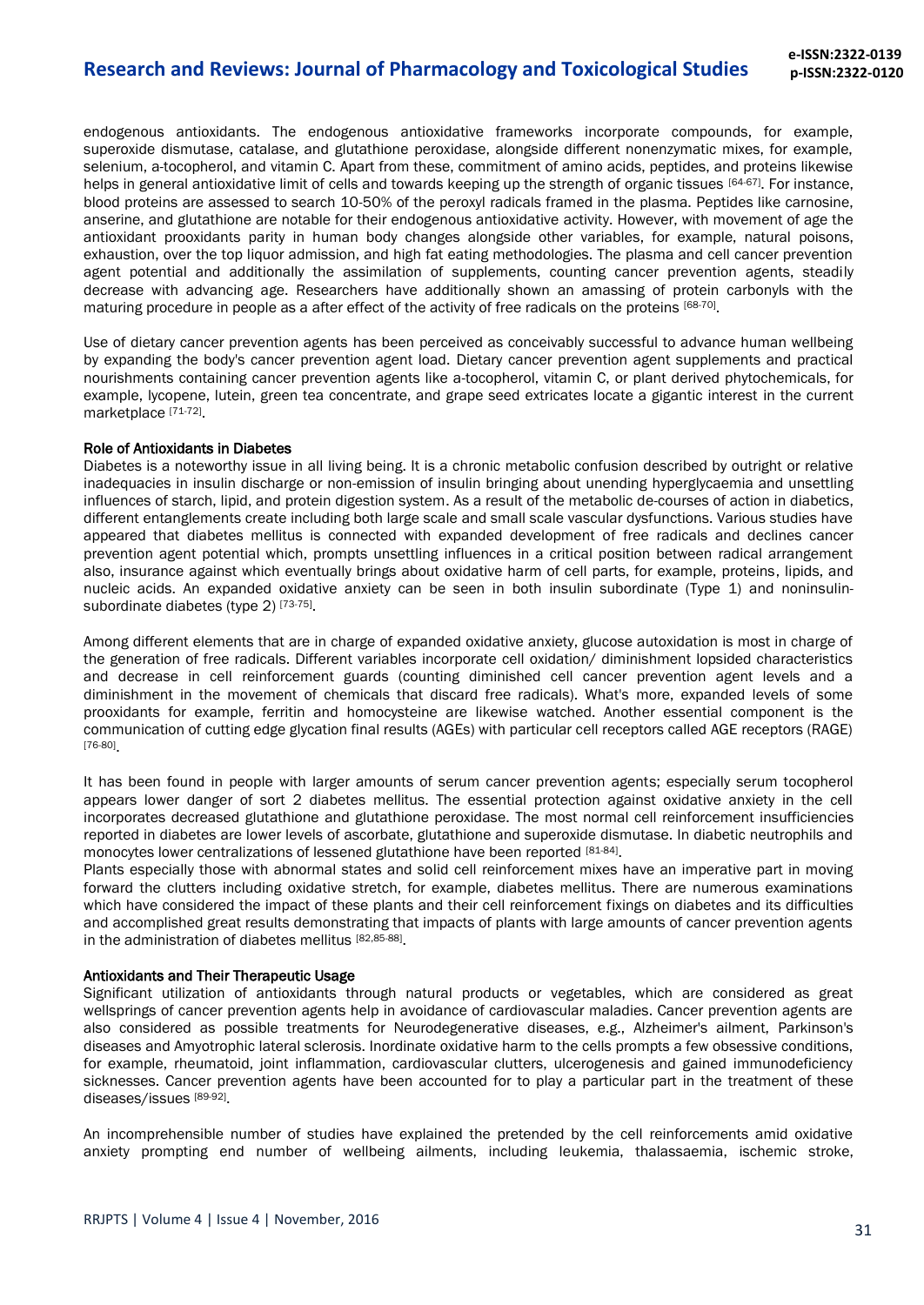hemodialysis, rheumatoid joint inflammation, fundamentally sick patients and post menopause of ladies, schizophrenia and dejection. There has been a huge significance of cancer prevention agents in tending to the issue identified with male barrenness what's more, adequacy and wellbeing of cell reinforcement supplementation has affirmed in the therapeutic treatment of idiopathic male barrenness [93-95].

In the last couple of years, different antioxidants have been examined that prevent hyperoxaluria mediated Nephrolithiasis. It has been found that antioxidants have an incredible potential for treatment of Nephrolithiasis (Urinary tract stone illness). There are reports recommending cancer prevention agent supplement treatment as an adjuvant treatment is helpful in patients with anxiety initiated psychiatric scatters and summed up tension disarranges [96-100].

### **CONCLUSION**

Numerous substances devoured by a man either through foods, beverages and inhalation, even impact of exogenous material like UV radiation on the skin might be damaging to the wellbeing and along these lines shortening the life range of man. Whenever free radicals are created in the body system of an individual it causes harm which inevitably leads demise in a short time [5]. Era of free radicals through lipid peroxidation is created because of nonstop utilization of the same vegetable oil which is not even appropriately stored and by re-utilizing the rancid oil. The reason now and again could financial however at that point it is very harming to the wellbeing [80] [99]. Today, smoking and unending liquor abuses are socio-social issues on the planet because of diminishing level of numerous imperative antioxidants in the serum which is impeding to the wellbeing. The report has demonstrated that appropriate admission of cancer prevention agents will help in extinguishing all these unavoidably free radicals present in the body and along these lines enhancing the wellbeing by bringing down the danger of different ailments, e.g., growth. Cancer prevention agents are additionally making a difference in shielding the skin from sun presentation unpleasantness, wrinkle profundity, ultraviolet induced skin tumor and skin swelling from daylight. Thus these cancer prevention agents are utilized as a part of body creams, in order to shield the skin from daylight. To overcome these issues, there is a requirement for legitimate introduction on the need of adjusted eating regimen admission which will supply the much needed antioxidants [1] [100].

### **REFERENCE**

- 1. Sindhi V, et.al. Potential applications of antioxidants-A review. Journal of Pharmacy Research. 2013;7:828- 835.
- 2. Gebrehiwot K, et. al. Association of Total Levels of Serum Antioxidants with Periportal Fibrosis and Intensity of Schistosomamansoni Infections in Cheretee, North East Ethiopia. J Bacteriol Parasitol 2015;6:220.
- 3. Merve C and Elmas C. The Effects of Oxidative Stress and Some of the Popular Antioxidants on Reproductive System: A Mini Review. J Nutr Food Sci. 2016;6:464.
- 4. Kohen R and Nyska A. Invited Review: Oxidation of Biological Systems: Oxidative Stress Phenomena, Antioxidants, Redox Reactions, and Methods for Their Quantification. Toxicol Pathol. 2002;30:620-650.
- 5. Eken ZE. Antioxidants. Pigmentary Disorders. 2015;1:163.
- 6. Uttara B. Oxidative Stress and Neurodegenerative Diseases: A Review of Upstream and Downstream Antioxidant Therapeutic Options. Curr Neuropharmacol. 2009;7:65-74.
- 7. Maritim AC, et.al. Diabetes, oxidative stress, and antioxidants: A review. J Biochem Mol Toxicol. 2003;17:24-38.
- 8. Blokhinaa O. Antioxidants, Oxidative Damage and Oxygen Deprivation Stress: a Review. Ann Bot. 2003;91:179-194.
- 9. Burton GW and Ingold KU. Beta-Carotene: an unusual type of lipid antioxidant. Science. 1984;224:569- 573.
- 10. Knight JA. Review: Free Radicals, Antioxidants, and the Immune System. Ann Clin Lab Sci. 2000;30:145- 158.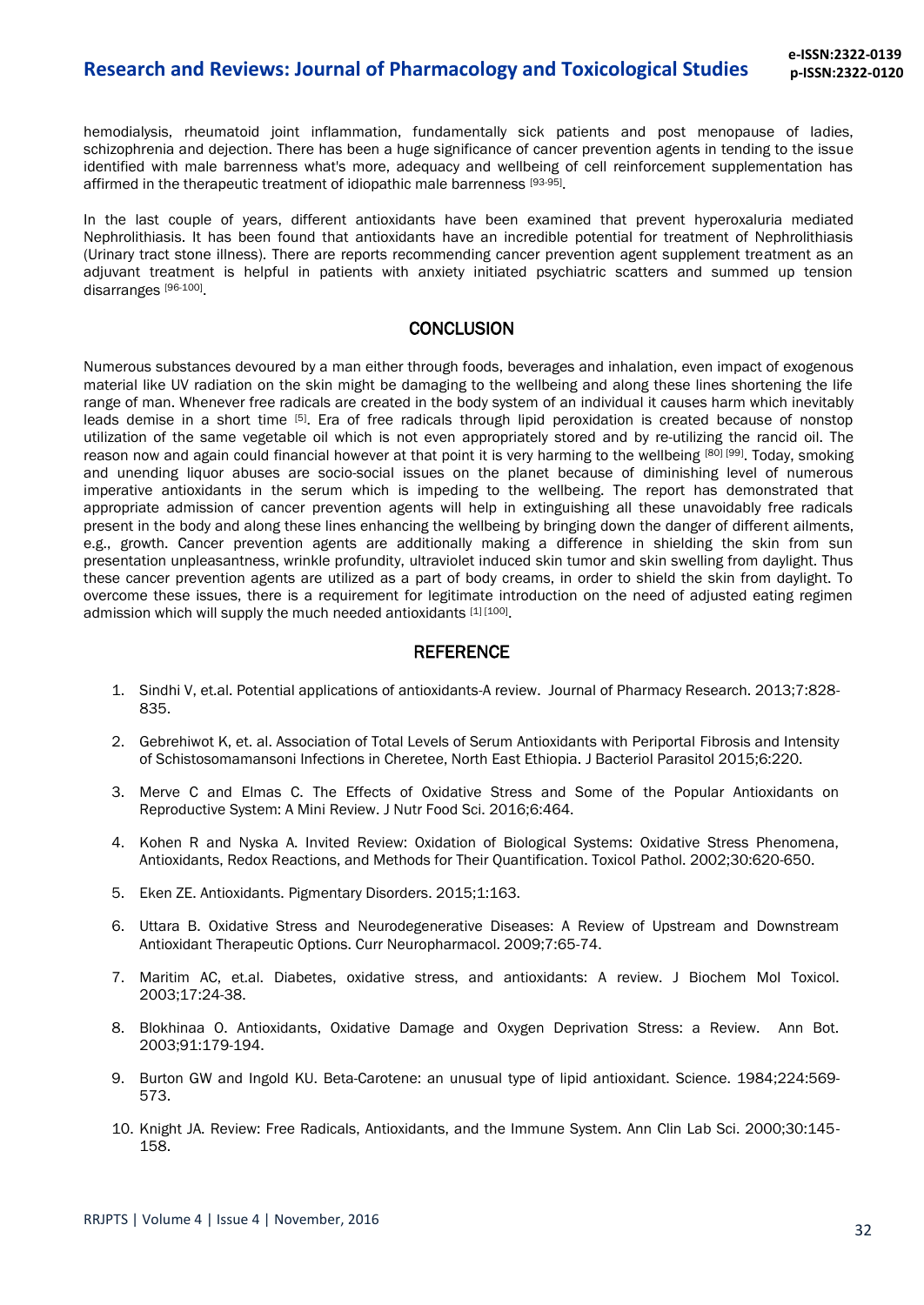- 11. Shetty BS (2013) Wound Healing and Indigenous Drugs: Role as Antioxidants: A Review. Medical and Health Sciences. 2013;2:5-16.
- 12. Sharma N. Free Radicals, Antioxidants and Disease. Biol Med. 2014;6:214.
- 13. Brewer MS. Natural Antioxidants: Sources, Compounds, Mechanisms of Action, and Potential Applications. Comprehensive Reviews in Food Science and Food Safety. 2011;10:221-247.
- 14. Rao AV and Agarwal S. Role of lycopene as antioxidant carotenoid in the prevention of chronic diseases: A review. Nutrition Research. 1999;19:305-325.
- 15. Shing WL. Colourful Antioxidants for Environmental Toxicity Assessment. J Biomol Res Ther 2013,2: e114.
- 16. Khan Z, et.al. Low Velocity Impact of Filament-Wound Glass-Fiber Reinforced Composite Pipes. J Material Sci Eng. 2016;5:253.
- 17. Traber MG. Vitamin E, Antioxidant and Nothing More. Free Radic Biol Med. 2007;43:4–15.
- 18. Falowo AB. Natural antioxidants against lipid–protein oxidative deterioration in meat and meat products: A review. Food Research International. 2014;64:171-181.
- 19. Halliwell B. Antioxidants in Human Health and Disease. Annual Review of Nutrition. 1996;16:33-50.
- 20. Tandon S, et.al. Antioxidants: Potential Inducers of Gene Expression through CAMP Dependent Pathway. J Blood Disord Transfus. 2012;S3-006.
- 21. Gianni Paulis, et.al. Pentoxifylline Associated with Other Antioxidants (Multimodal Therapy) on Patients with Peyronie's Disease. Results of a Controlled Study. Andrology. 2014;3:123.
- 22. Butnariu M. The Impact of Physical Processes and Chemicals of the Antioxidants (Bioactivity Compounds). J Bioequiv Availab. 2013;5:e44.
- 23. Osuna-Martínez U. Cactus (Opuntiaficus-indica): A Review on its Antioxidants Properties and Potential Pharmacological Use in Chronic Diseases. Nat Prod Chem Res 2014, 2:153.
- 24. Eldahshan OA, et.al. Medicinal Plants and Addiction Treatment. Med Aromat Plants. 2016;5: 260.
- 25. Aydemir LY and Yemenicioglu A. Antioxidant Activity of Pulse Hydrocolloids: Classical Screening Methods Depending on Water Soluble Phenolic Antioxidants Need Revision to Measure True Antioxidant Potential of Pulses. J Plant Biochem Physiol. 2014;2:131.
- 26. Singh S and Immanuel G. Extraction of Antioxidants from Fruit Peels and its Utilization in Paneer. J Food Process Technol. 2014;5:349.
- 27. Bhattacharya M and Chakraborty S. Free Radicals and Naturally Occurring Antioxidants. Journal of Pharmacognosy and Phytochemistry. 2015;3:1-7.
- 28. Mantawy MM. Antioxidant and schistosomicidal effect of Allium sativum and Allium cepa against Schistosomamansoni different stages. Eur Rev Med Pharmacol Sci. 2012;16:69-80.
- 29. Rajan S. Antioxidant and phytochemical properties of Aeglemarmelos fruit pulp. Int J Curr Pharm Res. 2011;3:65-70.
- 30. Saritha V. Antioxidant and antibacterial activity of Aloe vera gel extracts. Int J Pharm Biol Arch. 2010;1:376- 384.
- 31. Kamat JP. Antioxidant properties of Asparagus racemosus against damage induced by gamma-radiation in rat liver mitochondria. J Ethnopharmacol. 2000;71:425-435.
- 32. Guleria S, et.al. Antioxidant activity of acetone extract/fractions of Terminalia bellerica Roxb. fruit. Indian J Biochem Biophys. 2010;47:110-116.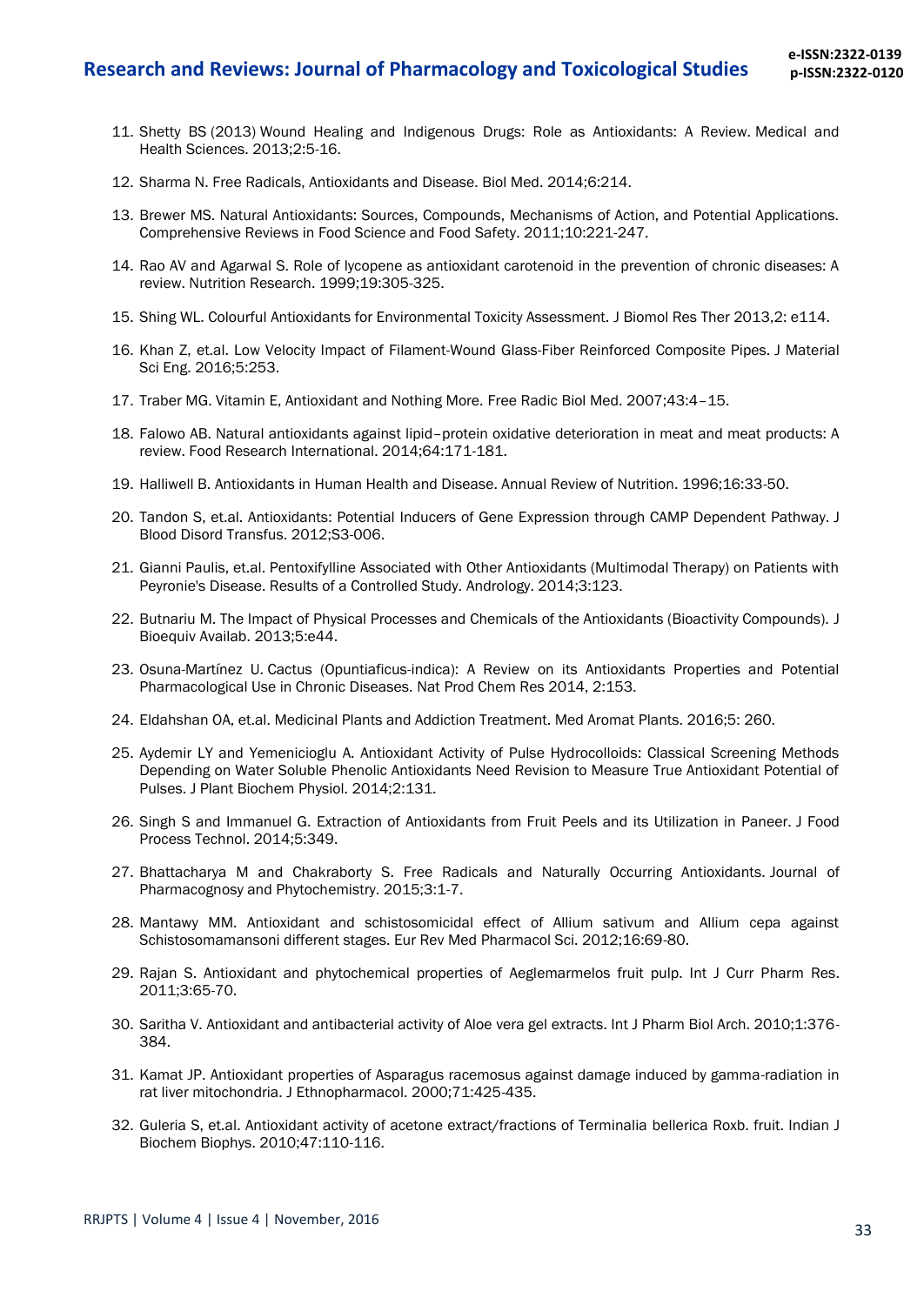- 33. Stoilova I, et.al. Antioxidant activity of a ginger extracts (*Zingiber officinale*). Food Chem. 2007;102:764- 770.
- 34. Kulikova OI, et.al. Effects of Antioxidants on the Viability of the Human Neuroblastoma SH-SY5Y Cell Culture under the Conditions of Heavy Metal Toxicity. Biol Med. 2016;8:305.
- 35. Amer SAM, Protective Role of Some Antioxidants on Arsenic Toxicity in Male Mice: Physiological and Histopathological Perspectives. Biol Med. 2016; 8: 266.
- 36. Rajalakshmi K, et.al. Toxicokinetic Studies of Antioxidants of Amaranthus Tricolour and Marigold (*Calendula oficinalis L*.) Plants Exposed to Heavy Metal Lead. IJPAES. 2011;1:105-109.
- 37. Zhang E, et.al. Effects of Long-term Nitrogen and Organic Fertilization on Antioxidants Content of Tomato Fruits. J Hortic. 2016;3: 172.
- 38. Bhattacharya A, et.al. Antioxidant activity of active tannoid principles of Emblicaofficinalis (amla). Indian J Exp Biol. 1999;37:676-680.
- 39. Yanpallewar SU, et.al. Evaluation of antioxidant and neuroprotective effect of Ocimum sanctum on transient cerebral ischemia and long-term cerebral hypoperfusion. PharmacolBiochemBehav. 2004:79:155-164.
- 40. Kayano Shin-ichi, et.al. Antioxidant activity of prune (Prunusdomestica L.) constituents and a new synergist. J Agric Food Chem. 2002;50:3708-3712.
- 41. Abd El Baky HH, et.al. Cytotoxicity, Antioxidants and Antimicrobial Activities of Lipids Extracted from Some Marine Algae. J Aquac Res Development. 2014;5:284.
- 42. Aksakalli S. Antioxidants In Dentistry: Review Of Literature. Dentistry. 2014;4:181.
- 43. Sahib AS, et.al. Effects of Oral Antioxidants on Lesion Counts Associated with Oxidative Stress and Inflammation in Patients with Papulopustular Acne. J ClinExpDermatol Res. 2012;3:163.
- 44. Niknam M, et.al. AntiInflammatory Effects of Dietary Antioxidants in Patients with Coronary Artery Disease. Endocrinol Metab Syndr. 2015;4:207.
- 45. Bormusov E. Antioxidants Prevention of Diabetic Damage in the Organ Culture Bovine Lenses. Metabolomics. 2012;S1-004.
- 46. Nwozo SO, et.al. Vitamin B and Antioxidants in Relation to Treatment Duration in Cervical Cancer Patients in Ibadan. Intern Med 2013;3:127.
- 47. Vayupharp B and Laksanalamai V. Recovery of Antioxidants from Grape Seeds and its Application in Fried Food. J Food Process Technol. 2012;3:152.
- 48. Minka NS and Ayo JO. Effects of Antioxidants Vitamin E and C on Erythrocyte Fragility, Haemoglobin Index and Colonic Temperature of Transported Japanese Quails (Coturnixcoturnix japonica). J Veterinar Sci Technol. 2013;4:149.
- 49. Pinto S, et.al. Erythrocyte and Plasma Antioxidants in Bronchial Asthma Before and After Homeopathic Treatment. J Homeopat Ayurv Med. 2012;1:103.
- 50. Butnariu M. Bioavailability of Anti–Radical (antioxidants) Activity Compounds. J Anal Bioanal Techniques 2012;3:1.
- 51. Chhetri P, et.al. Molecular Modeling Studies of Interaction between Plasmid DNA (pBR322) and Dendritic Antioxidants. J Cancer Sci Ther. 2011;3: 220-227.
- 52. Komsuoglu I. Thought-provoking Molecules for Drug Discovery: antioxidants. Pharm Anal Acta. 2011;S3:001.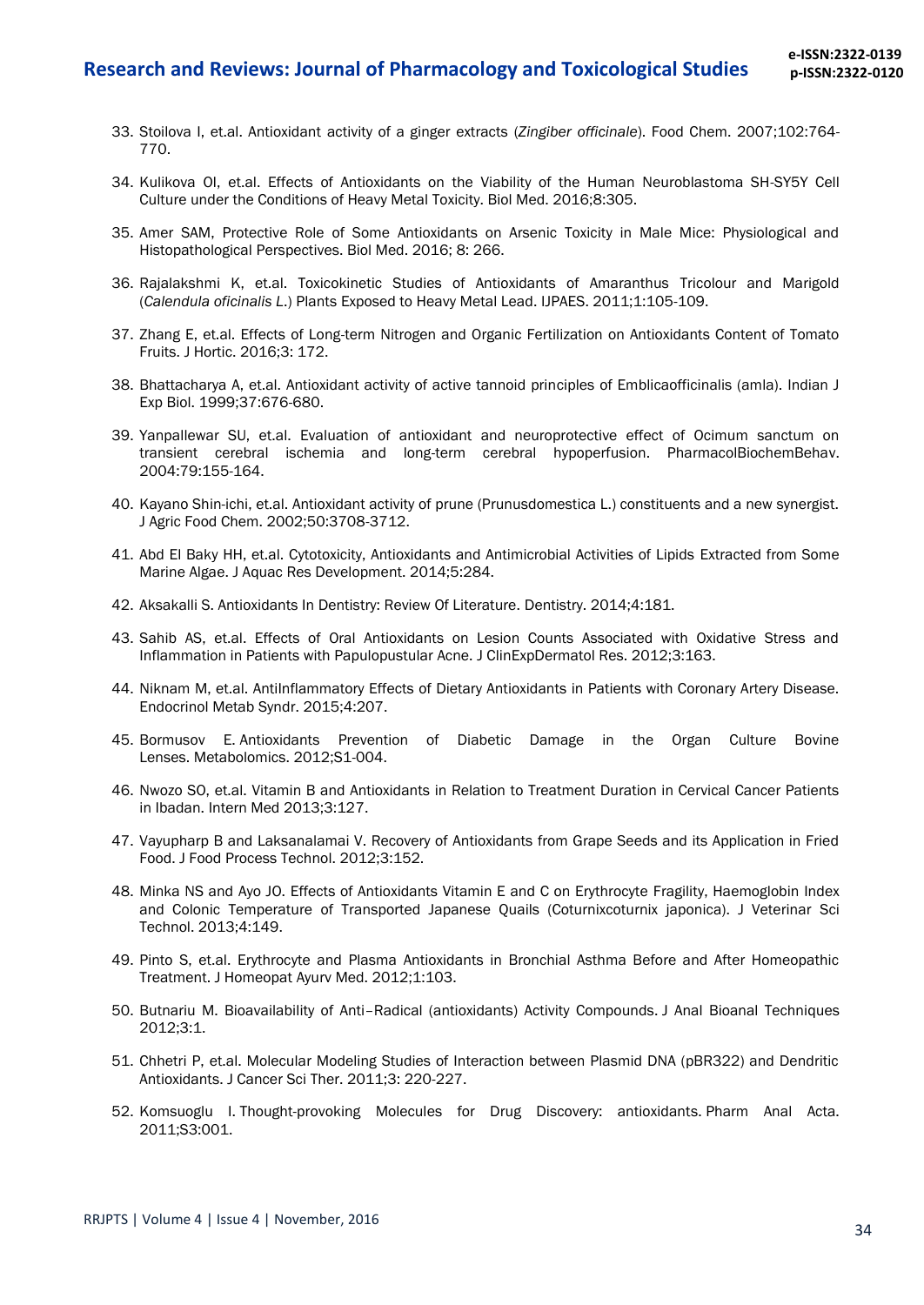### **Research and Reviews: Journal of Pharmacology and Toxicological Studies**

- 53. Alqaqa A. The Association of Cardiovascular Disease and Migraine: Review. J Clin Exp Cardiolog. 2016;7:465.
- 54. Mastrangelo D, et.al. The Cure from Nature: The Extraordinary Anticancer Properties of Ascorbate (Vitamin C). J Integr Oncol. 2016;5:157.
- 55. Post M, et al. Serum Selenium Concentration is Associated With the Development of Age-Related Cataract. J Clin Exp Ophthal mol. 2016;7: 556.
- 56. Hanada H. Disruption of Vitamin E and ButylatedHydroxy Toluene Antioxidant Function in Response to Paraquat-Induced Chromosomal Damage in Cultured Anuran Leukocytes. Biol Med. 2015;7:222.
- 57. Tappel AL. Vitamin E as the Biological Lipid Antioxidant. Vitamins & Hormones. 1962;20:493-510.
- 58. Subrahmanyam V and Radhika PR. Significance of Dietary Antioxidants in Averting Cancer. J Carcinog Mutagen. 2011;2:127
- 59. Block G. The Data Support a Role for Antioxidants in Reducing Cancer Risk. Nutrition Reviews. 1992;50:207-213.
- 60. Goh J, et.al.Are Exercise and Mitochondrial Antioxidants Compatible in the Treatment of Invasive Breast Cancer? Bioenerg Open Access. 2012;1:101.
- 61. Yadav RK and Srivastava SK. Effect of Arsenite and Arsenate on Lipid Peroxidation, Enzymatic and Non-Enzymatic Antioxidants in Zea mays Linn. Biochem Physiol. 2015;4:186.
- 62. Kim D. Hexavalent Chromium Reduction by Water-Soluble Antioxidants. CSJ. 2012;3:060.
- 63. Samaranayaka AGP and Li-Chan ECY. Food-derived peptidic antioxidants: A review of their production, assessment, and potential applications. Journal of Functional Foods. 2011;3:229-254.
- 64. Amin AR. The Metabolomics of Nitric Oxide and Reactive Nitrogen Species in Immune Editing Tumor Milieu: Influence of Nitric Oxide-Modulating Therapies. J Drug Metab Toxicol. 2012;S8:002.
- 65. Abd El-Rahman HSM. The Effect of Olive Leaf Extract and Α-Tocopherol on Nephroprotective Activity in Rats. J Nutr Food Sci. 2016;6: 479.
- 66. Andra KK Fluorinated Aromatic Amino Acids and its Therapeutic Applications. Biochem Anal Biochem. 2015;4:235.
- 67. Shibata T, et.al. The Novel Therapy for Vitiligo Vulgaris: Topical Use of Cosmetic Cream of Platinum Nanoparticles and Palladium Nanoparticles Which Show Strong Catalase-like Activity. Pigmentary Disorders. 2015;2:184.
- 68. Aydemir LY and Yemenicioglu A. Are Protein-bound Phenolic Antioxidants in Pulses Unseen Part of Iceberg? J Plant Biochem Physiol 2013;1:118.
- 69. Mizuno D and Kawahara M. Carnosine: A Possible Drug for Vascular Dementia. J Vasc Med Surg. 2014;2:146.
- 70. Wittke S, et al. Rationales for a Multi-Epitope Approach in an Autologous Renal Cell Cancer Tumor Vaccine. J Vaccines Vaccin.2016;7:327.
- 71. Sharma PK, et al. Novel Encapsulation of Lycopene in Niosomes and Assessment of its Anticancer Activity. J Bioequiv Availab. 2016;8:224-232.
- 72. Bjelakovic G. Antioxidant supplements for prevention of gastrointestinal cancers: a systematic review and meta-analysis. The Lancet. 2004;364:1219-1228.
- 73. Omu AE, et.al. Antioxidants Attenuates the Effects of Insulin Dependent Diabetes Mellitus on Sperm Quality. Bioenergetics. 2014;3:113.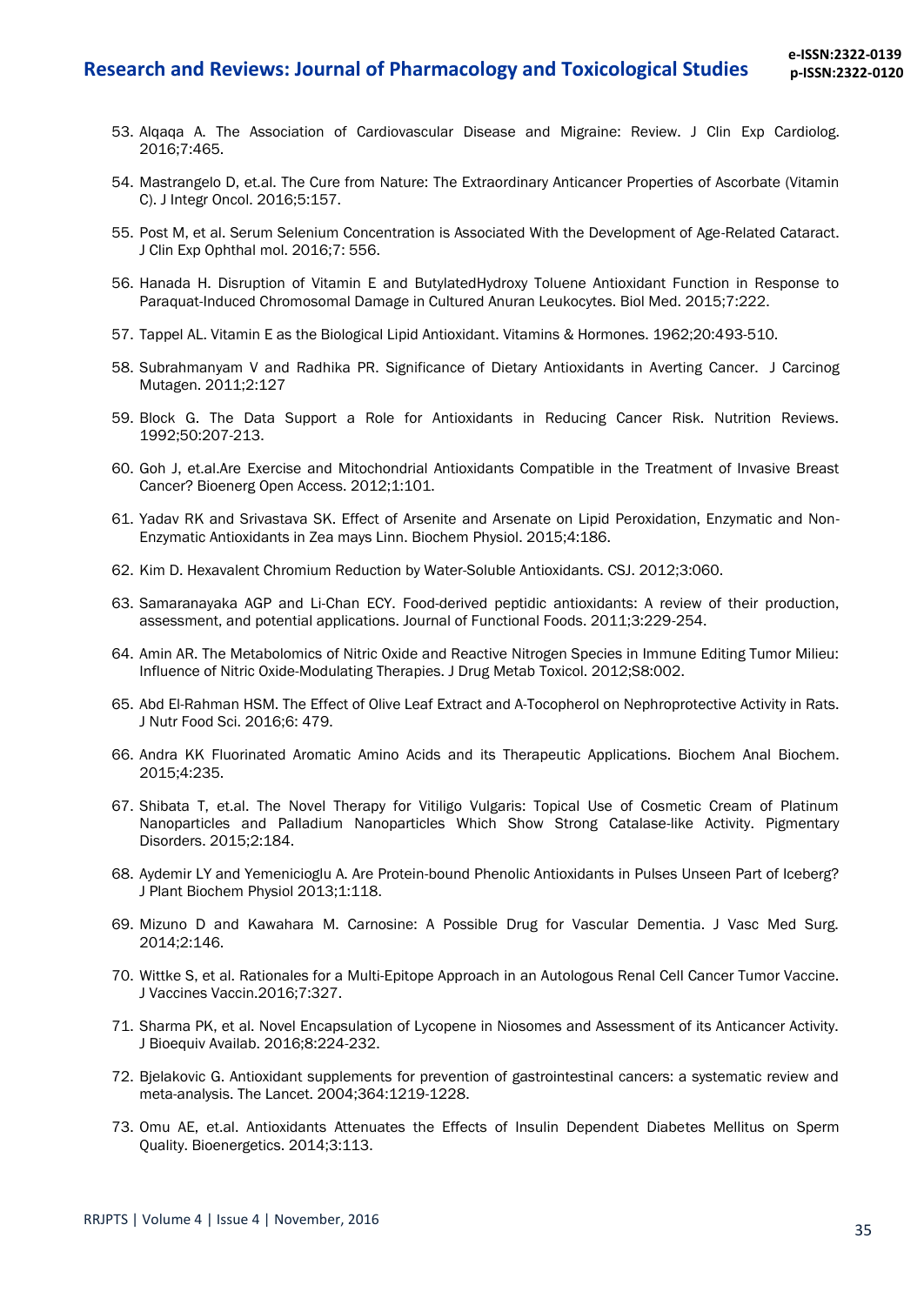- 74. Thompson KH and Godin DV. Micronutrients and antioxidants in the progression of diabetes. Nutrition Research. 1995;15:1377-1410.
- 75. Assi M, et.al. Role of Antioxidants in the Antidiabetic Potential of Two Indigenous Lebanese Inula Species. Med Aromat Plants. 2015;S2-002.
- 76. Aditi, et.al. An Insight in to the Pathogenesis of Diabetic Vascular Diseases: Role of Oxidative Stress and Antioxidants. Pharm Anal Acta. 2013;4:273.
- 77. Hfaiedh N, et.al. Diabetes-Induced Damages in Rat Kidney and Brain and Protective Effects of Natural Antioxidants. J Nutr Food Sci. 2013;3:209.
- 78. Rahimi R, et.al. A review on the role of antioxidants in the management of diabetes and its complications. Biomedicine and Pharmacotherapy. 2005;59:365-373.
- 79. Rull JA. Epidemiology of Type 2 Diabetes in Mexico. Archives of Medical Research. 2005;36:188-196.
- 80. Haidara M. Diabetes and Antioxidants: Where are we Now?. Endocrinol Metab Syndr. 2012;1:e108.
- 81. Aliev G. Mitochondria Specific Antioxidants and their Derivatives in the Context of the Drug Development for Neurodegeneration and Cancer. Drug Des. 2012;2:103.
- 82. Petyaev IM and Bashmakov YK. Diabetic Neuropathy: Emerging Victory of Antioxidants. J Diabetes Metab.2012;S5-e001.
- 83. Guerrero-Romeroa F and Rodríguez-Moran M. Complementary Therapies for Diabetes: The Case for Chromium, Magnesium, and Antioxidants. Archives of Medical Research. 2005;36:250-257.
- 84. da Silva SB, et.al. Antioxidants in the Prevention and Treatment of Diabetic Retinopathy A Review. J Diabetes Metab. 2010;1:111.
- 85. Janet LP and LeAnne MH. Validity of the Community Integration Questionnaire as a Measure of Participation in Persons with Diabetes Mellitus. J Diabetes Metab. 2016;7:687.
- 86. Ahmad L, et.al. Antifungal Potential of Plant Extracts against Seed-borne Fungi Isolated from Barley Seeds (*Hordeumvulgare* L.). J Plant Pathol Microbiol. 2016;7:350.
- 87. Kumar KS, et.al. Colon Cancer Prevention through Probiotics: An Overview. J Cancer SciTher.2015;7:081- 092.
- 88. Ali AM. Effect of Helicobacter Pylori Eradication Therapy and some Antioxidants on Ulcer Healing Rates in Patients with Helicobacter pylori-associated Duodenal Ulcer. Pharmacy and Pharmaceutical Sciences. 2014;3:55-66.
- 89. Nnamah, NK, et.al. Non-Enzymatic Antioxidants Levels in Hypertensive, Cancer, Tuberculosis and HIV Patients. IJPAES. 2013;3:244-247.
- 90. Charushila YK and Subodhini AA. Evaluation of Serum Antioxidants during Adjuvant Chemotherapy of Breast Cancer- A Prospective Observational Study. Biochem Anal Biochem. 2015;4:171.
- 91. Kurna VK. Chemopreventive Properties of Antioxidants. RRJMHS. 2015;4.
- 92. Fliesler SJ. Antioxidants: The Missing Key to Improved Therapeutic Intervention in Smith-Lemli-Opitz Syndrome. Hereditary Genet 2013;2:119.
- 93. Bormusov E, et.al. Potential Protection by Antioxidants of the Action of Tobacco Smoke on the Metabolism of Cultured Bovine Lenses. Metabolomics. 2013;3:124.
- 94. Hirakawa Y, et al. Bone Marrow Necrosis and Elevated Plasma Levels of Fas Ligand in a Patient with Aggressive Natural Killer Cell Leukemia. Gen Med (Los Angeles). 2016;4:263.